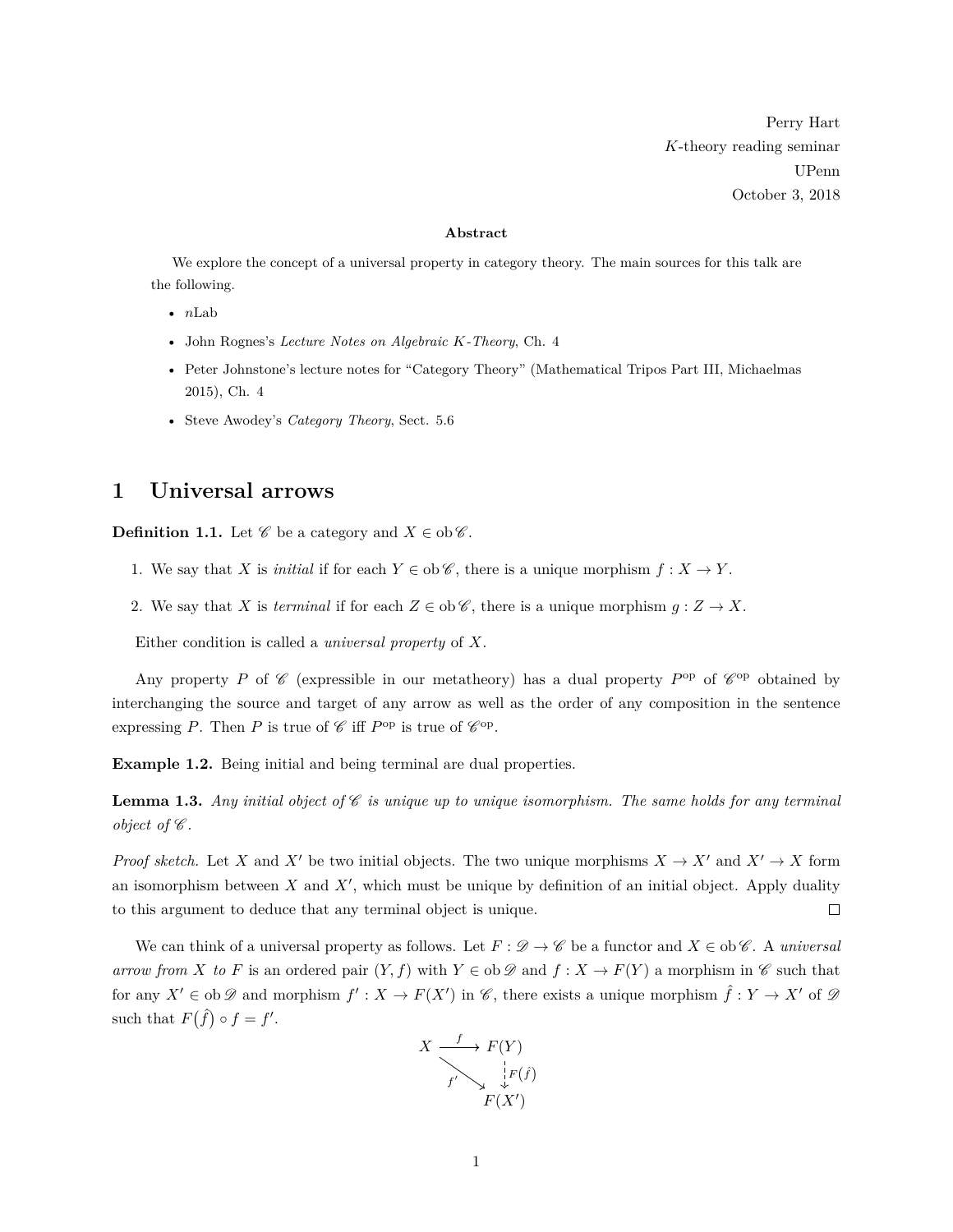Dually, a *universal arrow from F to X* is an ordered pair  $(Y, f)$  with  $Y \in ob \mathscr{D}$  and  $f : F(Y) \to X$  of  $\mathscr{C}$ with the property that for any  $X' \in ob \mathscr{D}$  and morphism  $f': F(X') \to X$ , there exists a unique morphism  $\hat{f}: X' \to Y$  such that  $f' = f \circ F(\hat{f})$ .



To see why this notion of universality agrees with our original one, we first generalize the notion of an arrow category.

**Definition 1.4.** Let  $F: \mathscr{C} \to \mathscr{D}$  be a functor and  $Y \in ob \mathscr{D}$ .

- 1. The *slice* or *left fiber category*, denoted by  $(F/Y)$  or  $(F \downarrow Y)$ , has as objects pairs  $(X, f)$  where  $X \in ob \mathscr{C}$ and  $f \in \mathcal{D}(F(X), Y)$  and as morphisms from  $f : F(X) \to Y$  to  $f' : F(X') \to Y$  morphisms  $g : X \to X'$ in  $\mathscr C$  such that  $f = f' \circ F(g)$ .
- 2. The *coslice* or *right fiber category*, denoted by  $(Y/F)$  or  $(Y \downarrow F)$ , has as objects pairs  $(X, f)$  where  $X \in ob \mathscr{C}$  and  $f \in \mathscr{D}(Y, F(X))$  and as morphisms from  $f: Y \to F(X)$  to  $f': Y \to F(X')$  morphisms  $g: X \to X'$  in  $\mathscr{C}$  such that  $f' = F(g) \circ f$ .

Consider the opposite functor  $F^{\text{op}} : \mathscr{C}^{\text{op}} \to \mathscr{D}^{\text{op}}$  of a functor  $F : \mathscr{C} \to \mathscr{D}$ . For any  $Y \in \text{ob } \mathscr{D}$ , we have that  $(Y/F)^{op} = F^{op}/Y$ . Thus, the left and right fiber categories are dual in the sense that  $P(Y, F)$  is true of any right fiber category  $Y/F$  iff  $P^{\rm op}(Y, F)$  is true of any left fiber category  $F/Y$ .

**Proposition 1.5.** *Let*  $F: \mathcal{D} \to \mathcal{C}$  *be a functor and*  $x \in \text{ob}\mathcal{C}$ *. Then*  $u: x \to Fr$  *is a universal arrow from x* to *F* iff it is an initial object of  $(x \downarrow F)$ . Dually,  $u' : Fr' \to x$  is a universal arrow from *F* to *x* iff it is a *terminal object of*  $(F \downarrow x)$ *.* 

*Proof.* Suppose that *u* is universal and  $f: x \to Fy$  is another object of  $(x \downarrow F)$ . Then there exists a unique map  $\hat{f}: r \to y$  such that  $F(\hat{f}) \circ u = f$ . Thus,  $F(\hat{f})$  is a unique map in the coslice from *u* to *f*.

Conversely, suppose that *u* is initial. Then for any object  $f: x \to F y$  of  $(x \downarrow F)$ , there exists a unique arrow  $Sg : Fr \to Fy$  such that  $Sg \circ u = f$ . Thus, taking  $\hat{f} = g$  makes *u* a universal arrow.  $\Box$ 

**Corollary 1.6.** *Any two universal arrows from x to F can be canonically identified by Lemma [1.3.](#page-0-0)*

### **2 Colimits**

Let  $\mathscr C$  be a category.

**Definition 2.1.** We say that the initial object 0 of  $\mathscr C$  is *strict* if every morphism of the form  $X \to 0$  is an isomorphism.

**Proposition 2.2.** *Suppose that* 0 *is strict. For any*  $Z \in ob\mathscr{C}$ *, the unique map*  $0 \to Z$  *is monic.* 

*Proof.* Let  $A \in ob\mathscr{C}$  and consider any two maps  $k : A \to 0$  and  $h : A \to 0$ . These are isomorphisms, and both  $k^{-1}$  and  $h^{-1}$  equal the unique map  $0 \to A$ . This means that  $k = h$ . It follows immediately that  $0 \to Z$  $\Box$ is monic.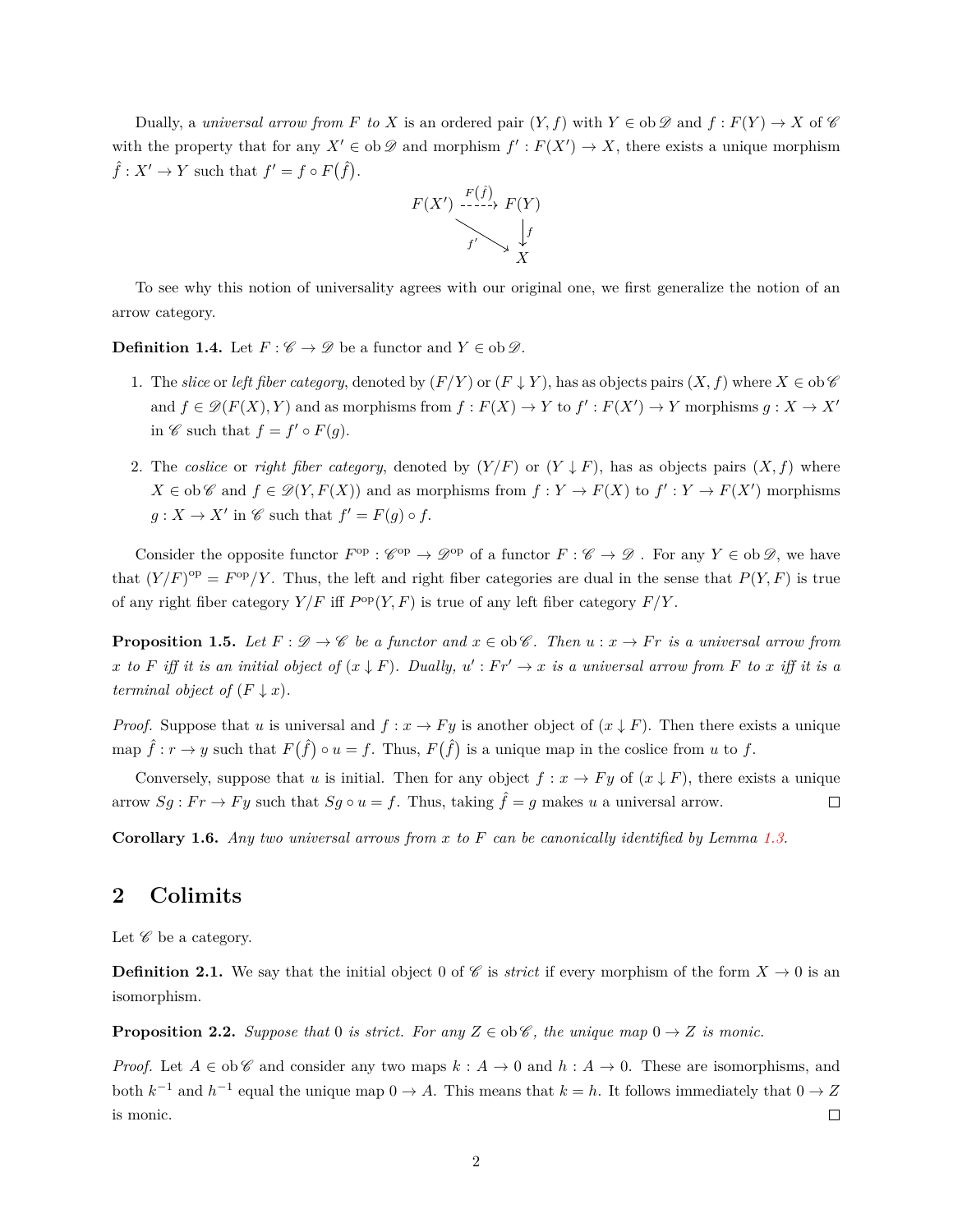**Definition 2.3.** A *zero object* of  $\mathscr C$  is an object that is both initial and terminal.

By Lemma [1.3,](#page-0-0) any zero object is unique up to unique isomorphism.

**Example 2.4.** The initial object of **Set** is ∅, and the terminal objects are precisely the singleton sets. Hence there is no zero object. Moreover, there is no initial or terminal object in iso(**Set**).

For any  $X \in ob \mathscr{C}$ , the *undercategory*  $X/\mathscr{C}$  has as objects morphisms in  $\mathscr{C}$  of the form  $i : X \to Y$ . Given  $i: X \to Y$  and  $i': X \to Y'$  in ob  $X/\mathscr{C}$ , define a morphism from *i* to *i*' as a morphism  $f: Y \to Y'$  where



commutes. (We call *i* the *structure morphism*.) Both composition and the set of identity maps are inherited directly from  $\mathscr{C}$ .

Likewise, for any  $x \in \text{ob}\,\mathscr{C}$ , the *overcategory*  $\mathscr{C}/X$  has as objects morphisms in  $\mathscr{C}$  of the form  $i: Y \to X$ . Given  $i: Y \to X$  and  $i': Y' \to X$  in  $ob\mathscr{C}/X$ , define a morphism from *i* to *i'* as a morphism  $f: Y \to Y'$ where



commutes. Again, both composition and the set of identity maps are inherited directly from  $\mathscr C$ .

*Remark* 2.5. If  $X \in ob \mathscr{C}$ , then  $(X/\mathscr{C})^{op} = \mathscr{C}^{op}/X$ . Thus, the under- and overcategory are dual in the sense that  $P(X, \mathscr{C})$  is true of any undercategory  $X/\mathscr{C}$  iff  $P^{\text{op}}(X, \mathscr{C})$  is true of any overcategory  $\mathscr{C}/X$ .

**Lemma 2.6.** *For any*  $X \in \mathscr{C}$ , the identity morphism on X is an initial object  $X/\mathscr{C}$ *. Dually, it is a terminal object in*  $\mathscr{C}/X$ *.* 

*Proof.* Any morphism  $i: X \to Y$  is itself the unique morphism from Id<sub>X</sub> to *i*.  $\Box$ 

**Lemma 2.7.** Let *X* be an initial object of  $\mathscr{C}$ . The identity morphism on *X* is a zero object  $\mathscr{C}/X$ *.* Dually, *if*  $Y \in ob \mathscr{C}$  *is terminal, then*  $Id_Y$  *is a zero object in*  $Y/\mathscr{C}$ *.* 

*Proof.* We already know that  $\mathrm{Id}_X$  is terminal. If  $p: Y \to X$  is an object in  $\mathscr{C}/X$ , then there is a unique morphism  $f: X \to Y$ . Then  $f \circ p$  must equal Id<sub>X</sub>.  $\Box$ 

**Example 2.8.** For any set *x*, consider the pointed set  $X := \{x\}$ . Let  $Set_*$  denote the category of pointed sets with basepoint-preserving functions. Since  $Set_* \cong X/Set$ , it follows that *X* is a zero object in  $Set_*$ .

Given a morphism  $\alpha: X \to Z$  in  $\mathscr{C}$ , define the *under-and-overcategory*  $(X/\mathscr{C}/Z)_{\alpha}$  as having triples  $(Y, i, p)$  as objects where  $i: X \to Y$  and  $p: Y \to Z$  are morphisms in C such that  $p \circ i = \alpha$ . Define the set of morphisms from  $(Y, i, p)$  to  $(Y', u', p')$  as the set of morphisms  $f: Y \to Y'$  such that

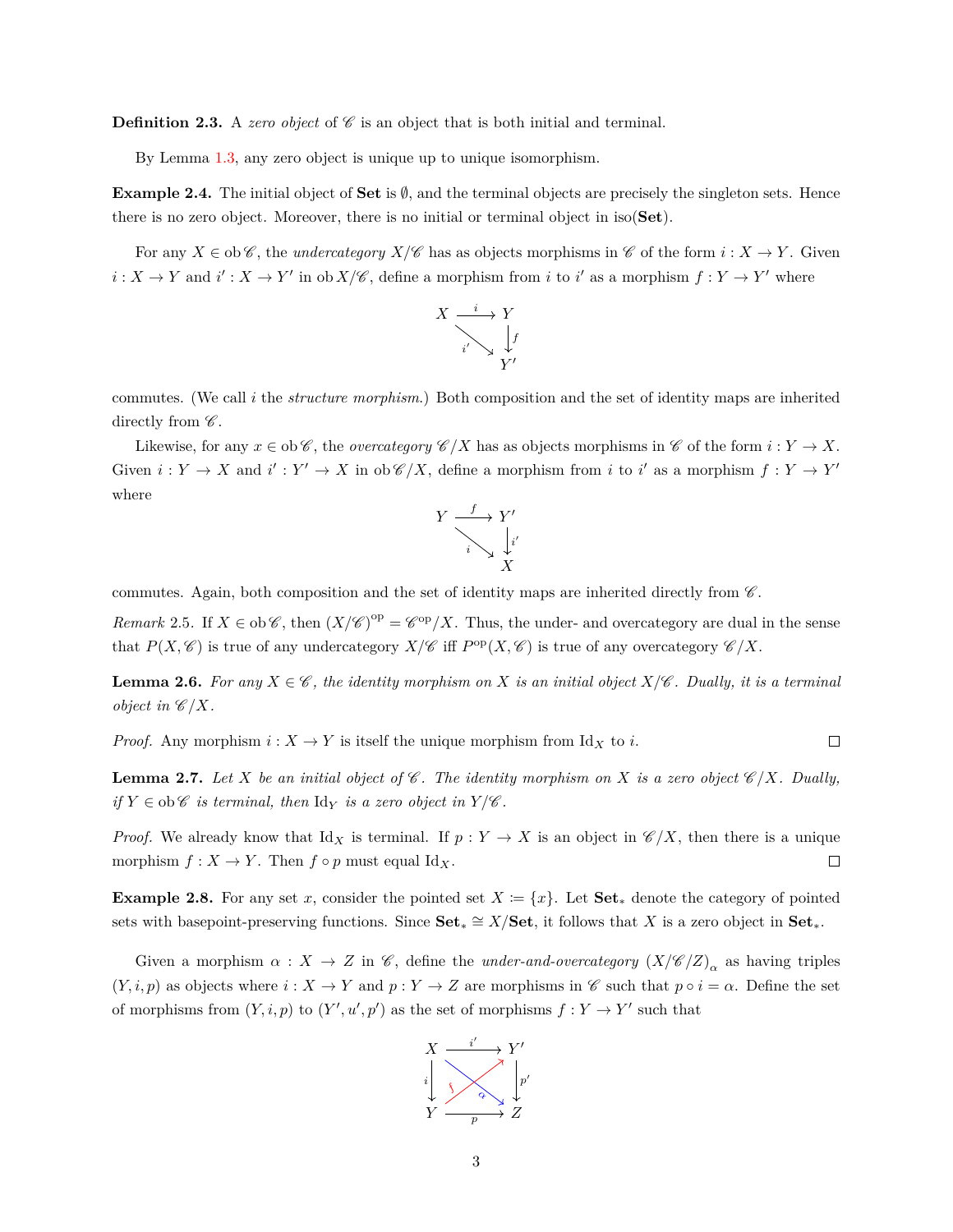commutes. If  $\alpha = \text{Id}_X$ , then we call  $(X/\mathscr{C}/X)_{\text{Id}_X}$  the category of *retractive* objects over X, with each triple (*Y, i, p*) being a retraction of *Y* onto *X*.

**Example 2.9.** If  $F : \mathscr{C} \to \mathscr{C}$  is the identity functor, then the undercategory  $Y/\mathscr{C}$  equals the right fiber category  $Y/F$ , and the overcategory  $\mathscr{C}/Y$  equals the left fiber category  $F/Y$ .

Let  $\mathscr J$  and  $\mathscr C$  be categories. A *diagram of shape*  $\mathscr J$  *in*  $\mathscr C$  is a functor  $F: \mathscr J \to \mathscr C$ .

**Definition 2.10.** For any functor  $F: \mathscr{J} \to \mathscr{C}$  and  $X \in ob \mathscr{C}$ , a *cone over*  $F$  consists of an *apex*  $X \in ob \mathscr{C}$ and *legs*  $f_j: X \to F(j)$   $(j \in \text{ob } \mathscr{J})$  such that for any morphism  $\alpha: j \to j'$ , the triangle



commutes.

A cone over *F* is just a natural transformation  $\Delta_{\mathscr{J}} X \Rightarrow F$  where  $\Delta_{\mathscr{J}} X$  denotes the constant functor on  $\mathscr J$  at *X*. (If  $\mathscr J$  is small, then  $\Delta_{\mathscr J}$  is a functor from  $\mathscr C$  to  $\text{Fun}(\mathscr J, \mathscr C)$ .) The notion of *cocone under*  $F$ is dual to that of cone.

**Definition 2.11 (Colimit).** Let  $\mathscr C$  and  $\mathscr D$  be categories and  $g : Y \to Z$  be a morphism in  $\mathscr D$ . Let  $\Delta_{\mathscr{C}} g : \Delta_{\mathscr{C}} Z \to \Delta_{\mathscr{C}} Z$  be the natural transformation where every component is exactly g.

- 1. A *colimit* colim<sub>C</sub> *F* of a functor  $F : \mathscr{C} \to \mathscr{D}$  is an object Y of  $\mathscr{D}$  together with a natural transformation  $i: F \Rightarrow \Delta_{\mathscr{C}} Y$  such that for any  $Z \in ob \mathscr{D}$  and any natural transformation  $j: F \Rightarrow \Delta_{\mathscr{C}} Z$ , there is a unique morphism  $g: Y \to Z$  such that  $j = \Delta_{\mathscr{C}} g \circ i$ .
- 2. We say that  $\mathscr{D}$  *admits/has* C-shaped colimits if each functor  $G : \mathscr{C} \to \mathscr{D}$  has a colimit.
- 3. We say that  $\mathscr D$  is *cocomplete* if it admits  $\mathscr C$ -shaped colimits whenever  $\mathscr C$  is small.

If C is small, then a colimit of  $F : \mathscr{C} \to \mathscr{D}$  is just an initial object in the right fiber category  $F/\Delta_{\mathscr{C}}$ , which has as objects pairs  $(Z, j : F \to \Delta_{\mathscr{C}} Z)$  and as morphisms from  $(Y, i)$  to  $(Z, j)$  morphisms  $g : Y \to Z$ in  $\mathscr{D}$  such that  $\Delta_{\mathscr{C}} g \circ i = j$ .

**Example 2.12.** If C is the empty category, then the functor  $F : C \to \mathscr{D}$  satisfies  $F/\Delta \mathscr{C} \cong \mathscr{D}$ , so that the colimit of  $F$  is exactly the initial object of  $\mathscr{D}$ .

**Proposition 2.13.** *There is a natural bijection*  $\mathscr{D}(Y, Z) \cong \textbf{Fun}(\mathscr{C}, \mathscr{D})(F, \Delta Z)$  *if and only if*  $Y = \text{colim}_{\mathscr{C}} F$ *.* 

**Lemma 2.14.** *Any colimit of a functor is unique up to unique isomorphism.*

*Proof.* When  $\mathscr C$  is small, this follows immediately from Lemma [1.3.](#page-0-0) Notice, however, that our proof of Lemma [1.3](#page-0-0) does *not* require that  $\mathscr C$  be locally small (a property which Rognes stipulates of any category).  $\Box$ 

*Remark* 2.15*.* Assume that  $\mathscr D$  has  $\mathscr C$ -shaped colimits and that  $\mathscr C$  is small. Then a (possibly global) choice function colim<sub>C</sub> : **Fun**(C,  $\mathscr{D}$ )  $\rightarrow \mathscr{D}$  given by choosing a colimit for each functor induces a functor that is left adjoint to the constant diagram functor  $\Delta_{\mathscr{C}} : \mathscr{D} \to \text{Fun}(\mathscr{C}, \mathscr{D})$ . Indeed, for any functor  $F : \mathscr{C} \to \mathscr{D}$ , there is a bijection  $\mathscr{D}(\text{colim}_{\mathscr{C}} F, Z) \cong \text{Fun}(\mathscr{C}, \mathscr{D})(F, \Delta_{\mathscr{C}} Z)$ .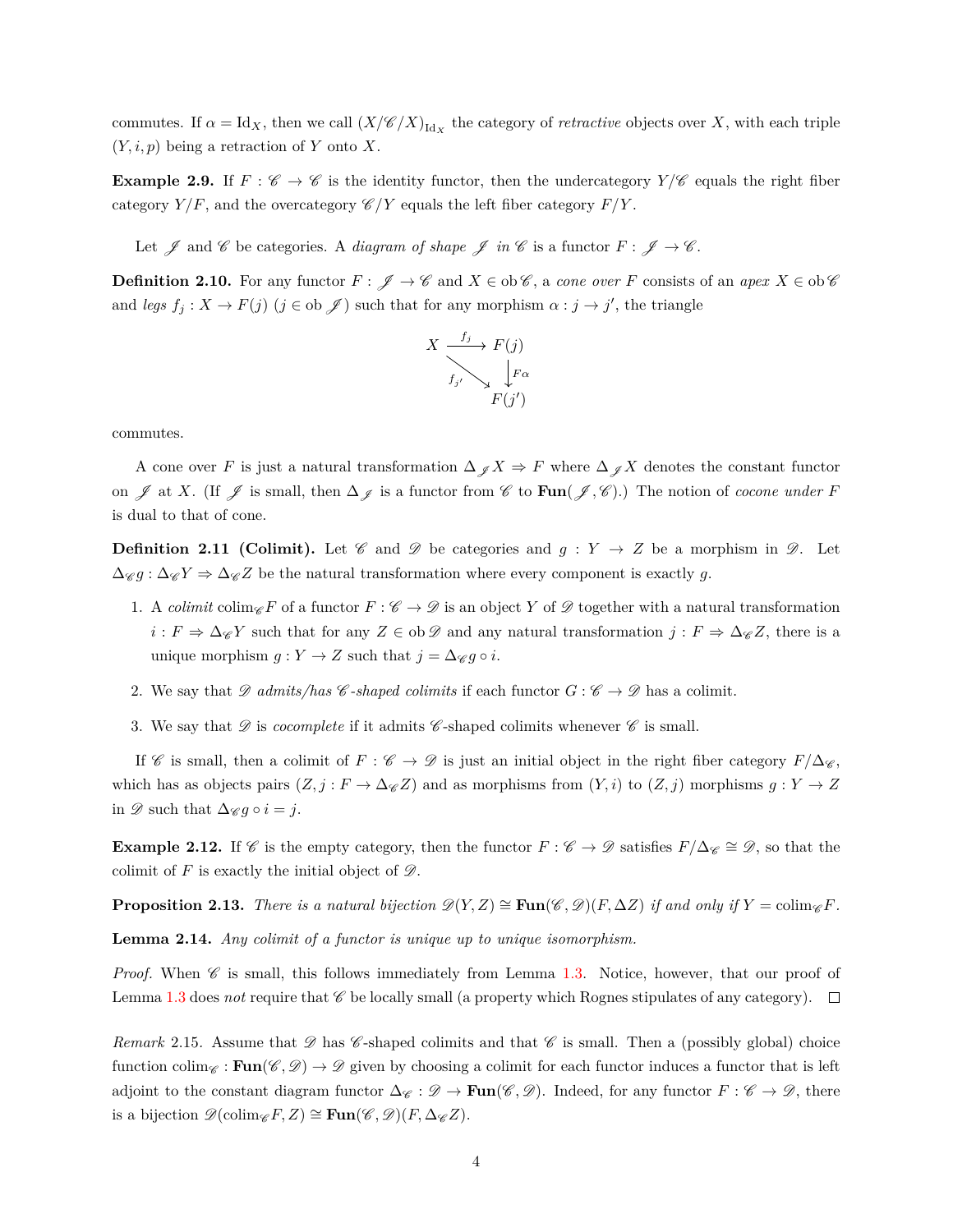**Definition 2.16 (Limit).** The *limit* of the functor  $F: \mathscr{C} \to \mathscr{D}$  is the colimit of  $F^{\rm op} : \mathscr{C}^{\rm op} \to \mathscr{D}^{\rm op}$ .

Explicitly, a limit for  $F : \mathscr{C} \to \mathscr{D}$  is an object *Z* of  $\mathscr{D}$  along with a natural transformation  $p : \Delta_{\mathscr{C}} Z \Rightarrow F$ such that for any *Y* ∈ ob  $\mathscr D$  and any natural transformation *q* :  $\Delta_{\mathscr C} Y \Rightarrow F$ , there is a unique morphism  $g: Y \to Z$  such that  $q = p \circ \Delta \mathscr{C} g$ .

Note that the colimit of a functor  $F$  is exactly the limit of  $F^{\text{op}}$ . Hence *limit* and *colimit* are dual properties, and all of our results for colimits can be dualized for limits.

**Definition 2.17.** Let  $F: \mathscr{C} \to \mathscr{D}$  be a functor. We say that *F creates limits* if

- for any functor  $G: \mathscr{J} \to \mathscr{C}$ , *G* has a limit when  $F \circ G$  has a limit;
- *F* preserves all limits of *G*; and
- *F* reflects all limits of *G*.

**Definition 2.18 (Product).** Let  $\mathscr{J}$  be a discrete small category. Consider a diagram  $\{A_i\}_{i\in\text{ob }\mathscr{J}}$  of shape  $\not$  .

- 1. The limit of  $\{A_i\}_i$  is called the *product*  $\prod_i A_i$ , equipped with projections  $\pi_i: \prod_i A_i \to A_i$  such that for every  $f_i: U \to A_i$  there exists a unique map  $f := (f_i): U \to \prod_i A_i$  satisfying  $\pi_i \circ f = f_i$ .
- 2. The colimit of  $\{A_i\}_i$  is called the *coproduct*  $\prod_i A_i$ , equipped with inclusions  $u_i: A_i \to \prod_i A_i$  such that for any  $f_i: A_i \to Y$ , there exists a unique map  $f := (f_i): \coprod_i A_i \to Y$  satisfying  $f_i = f \circ u_i$ .

Familiar examples of limits include cartesian products and direct products, whereas familiar examples of colimits include disjoint unions and free products.

#### <span id="page-4-0"></span>**Example 2.19.**

(1) Consider any small diagram  $F: \mathscr{J} \to \mathbf{Set}$ . On the one hand,

$$
\operatorname{colim}_{j} F_j \cong \left( \coprod_{j \in \operatorname{ob}_{\mathscr{J}}} F_j \right) \Bigg/ \sim
$$

where ∼ is the smallest equivalence relation such that  $F_j \ni f_j \sim f_{j'} \in F_{j'}$  whenever  $F(\psi)(f_j) = f_{j'}$ for some  $\psi : j \to j'$ .

On the other hand,

$$
\lim_{j} F_{j} \cong \left\{ (f_{j})_{j} \in \prod_{j \in \text{ob } \mathscr{J}} F_{j} \mid \forall \psi : j \to j' \text{ in } \mathscr{J}, F(\psi)(f_{j}) = f_{j'} \right\}.
$$

This shows that **Set** is both complete and cocomplete.

(2) Let *A* be any set. Define the *cumulative hierarchy*  $V_n(A)$  of rank  $n < \omega$  over *A* along with a countable sequence

$$
V_0 \xrightarrow{v_0} V_1 \xrightarrow{v_1} V_2 \xrightarrow{v_2} \cdots \xrightarrow{v_n} V_n \xrightarrow{v_n} V_{n+1} \xrightarrow{v_1} \cdots
$$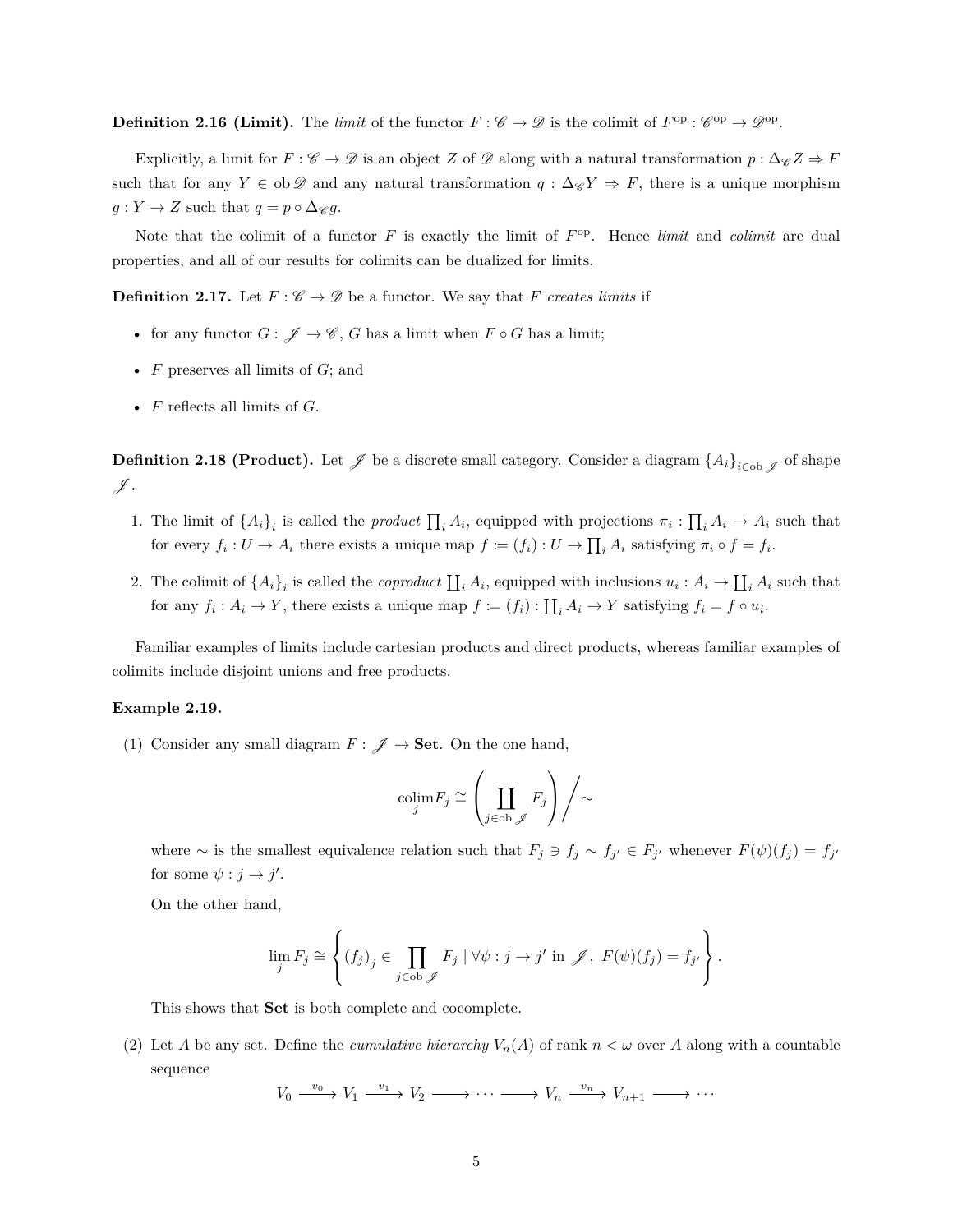of maps recursively by

$$
V_0(A) = A
$$
  
\n
$$
V_{n+1}(A) = A \coprod \mathcal{P}(V_n(A))
$$
  
\n
$$
v_0: A \hookrightarrow A \coprod \mathcal{P}(A), \qquad a \mapsto a
$$
  
\n
$$
v_{n+1}: A \coprod \mathcal{P}(V_n(A)) \to A \coprod \mathcal{P}(V_{n+1}(A)), \qquad (\text{Id}_A, \mathcal{P}(V_n(A))).
$$

Let  $V_\omega(A) = \text{colim}_{n \leq \omega} V_n(A)$ , which exists by part (1). Then  $V_\omega(\emptyset)$  is exactly the set of all hereditarily finite sets. To see that  $V_\omega(-)$  is a functor **Set**  $\rightarrow$  **Set**, let  $f : A \rightarrow B$  be a function. Then we can build a cocone

$$
V_0(A) \xrightarrow{v_0} V_1(A) \longrightarrow \cdots \longrightarrow V_n(A) \xrightarrow{v_n} V_{n+1}(A)
$$
  
\n
$$
f_0 \equiv f \downarrow \qquad \qquad (f, \mathcal{P}(f)) \qquad \qquad \downarrow (f, \mathcal{P}(f_{n-1})) \qquad \qquad (f, \mathcal{P}(f_n))
$$
  
\n
$$
V_0(B) \longrightarrow V_1(B) \longrightarrow \cdots \longrightarrow V_n(B) \longrightarrow V_{n+1}(B) \longrightarrow V_\omega(B)
$$

under  ${V_n(A)}_n$  recursively. By the universal property of colimits, there exists a unique map  $V_\omega(A) \to$ *V*<sup> $_{\omega}(B)$ , so that *V*<sup> $_{\omega}$ </sup>(−) is functorial.</sup>

Let  $\mathscr J$  be a category of the form  $\bullet \rightrightarrows \bullet$ , known as a parallel pair. If the two maps have a common section, then we say that the pair is *reflexive*. A diagram *D* of shape  $\mathscr J$  looks like  $A \stackrel{f}{\rightrightarrows}$  $\Rightarrow B$ . A cone over *D* with apex *C* and legs  $f_1: C \to A$  and  $f_2: C \to B$  satisfies  $f \circ f_1 = f_2 = g \circ f_1$ .

#### **Definition 2.20 (Equalizer).**

- 1. If such an object C together with  $f_1$  is the limit of D, then we call it the *equalizer* of  $f$  and  $g$ .
- 2. The colimit of *D* is the *coequalizer* of *f* and *g*.

**Example 2.21.** The equalizer in Set of  $f, g: X \to Y$  equals the subset  $X' := \{x \in X : f(x) = g(x)\}\$ together with the inclusion function  $X' \hookrightarrow X$ .

The coequalizer of  $(f, g)$  is precisely *Y*<sub>∕∼</sub> together with the quotient map on *B* where ∼ is the smallest equivalence relation under which  $f(x) \sim g(x)$  for every *x*.

It is easy to check that any equalizer  $f: C \to A$  is monic. Further, if *f* is split epic, i.e., has a section  $g: A \to C$ , then *f* is an isomorphism. For, in this case,  $f \circ (g \circ f) = \text{Id}_A \circ f = f \circ \text{Id}_C$ . As *f* is monic, we have that  $g \circ f = \text{Id}_C$ , so that  $g$  is an inverse of  $f$ .

Next, let  $\mathscr J$  be a category of the form  $\bullet \to \bullet \leftarrow \bullet$ , known as a cospan. A diagram of this shape looks like  $B \stackrel{f}{\longrightarrow} C \stackrel{g}{\longleftarrow} A$ , and a cone over this diagram looks like

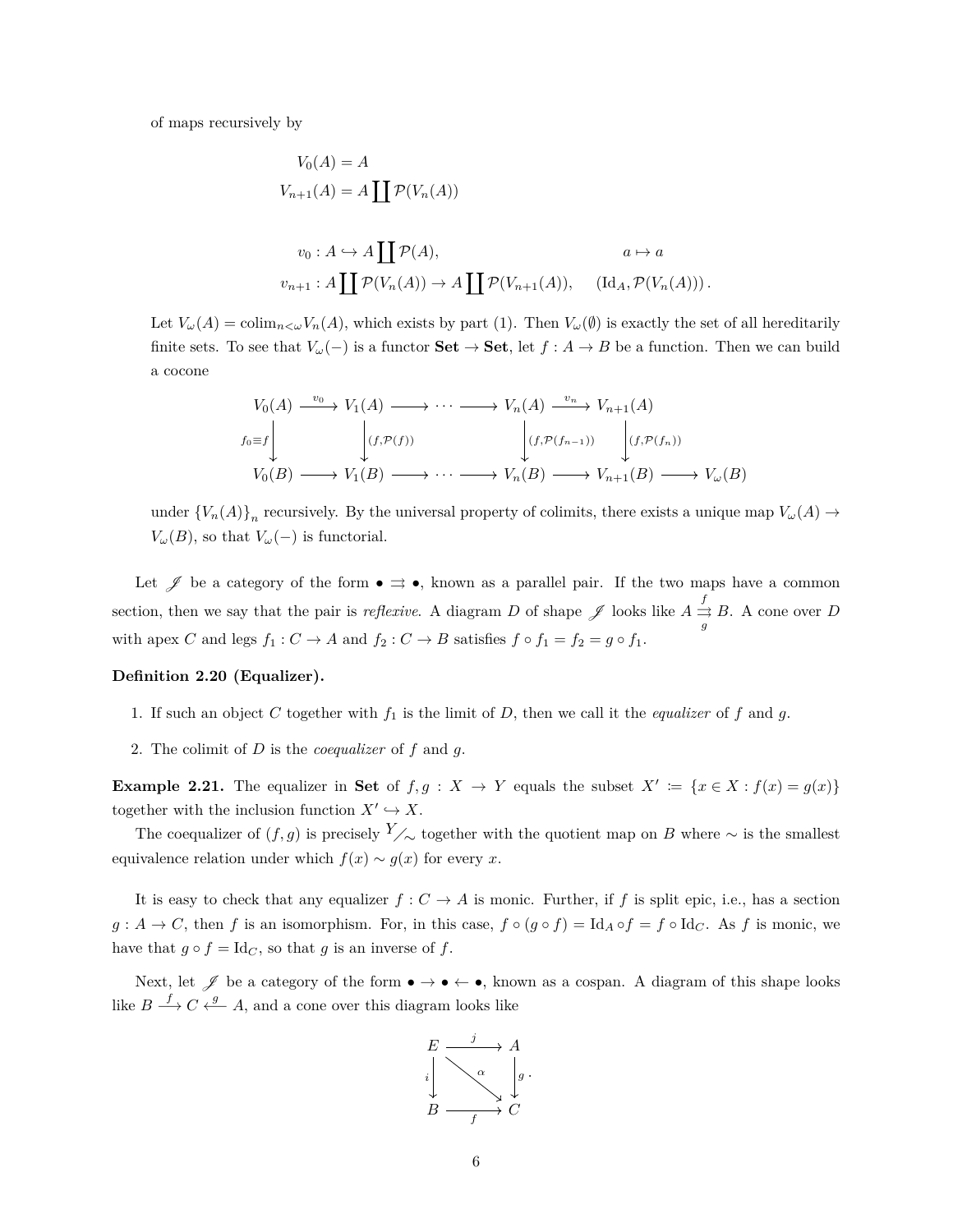**Definition 2.22 (Pullback).** If such an object  $E$  together with  $i$  and  $j$  is the limit of this diagram, then we call it the *pullback* of *f* and *g*, denoted by  $B \times_C A$ .

The universal property of a pullback square states that for any commutative diagram of the form



there is a unique *mediating map*  $Z \to B \times_C A$  fitting into it.

If we perform a dual construction for  $\mathscr{J}^{\text{op}}$ , then the colimit of the resulting diagram is called the *pushout*, denoted by  $B \cup_C A$ . The universal property of a pullback square states that for any commutative diagram of the form



there is a unique mediating map  $B \cup_C A \to Z$  fitting into it.

#### **Example 2.23.**

- 1. The pullback in **Set** of  $f : X \to Z$  and  $g : Y \to Z$  is precisely  $\{(x, y) \in X \times Y : f(x) = g(y)\}\)$ , called the *fibered product* of *X* and *Y* over *Z*.
- 2. The pushout in Set of  $f: Z \to X$  and  $g: Z \to Y$  is precisely the quotient of X  $\coprod Y$  by the equivalence  $r$ elation ∼ generated by the formula  $(\forall z \in Z) (f(z) \sim g(z))$ . We call  $^X \coprod Y_{\nearrow \sim}$  the *fibered sum* of *X* and *Y* under *Z*.

**Example 2.24.** Let **FinSet**<sub>mono</sub> denote the category of all finite sets with injective functions as arrows. The category of *nominal sets* consists of all pullback-preserving functors  $\textbf{FinSet}_{\text{mono}} \rightarrow \textbf{Set}$  with natural transformations as arrows. These correctly encode the syntax of functional programming languages modulo renaming of bound variables (which is necessary for implementing substitution).

**Proposition 2.25.** The pullback of a monomorphism in a category  $\mathscr C$  is again a monomorphism in  $\mathscr C$ .

*Proof.* Consider any pullback square

$$
B \times_C A \xrightarrow{\pi_2} A
$$
  
\n
$$
\pi_1 \downarrow \qquad \qquad \downarrow f
$$
  
\n
$$
B \xrightarrow{g} C
$$

in C where f is monic. We must show that  $\pi_1$  is monic. Let  $h_1, h_2 : B' \to B \times_C A$  be morphisms in C such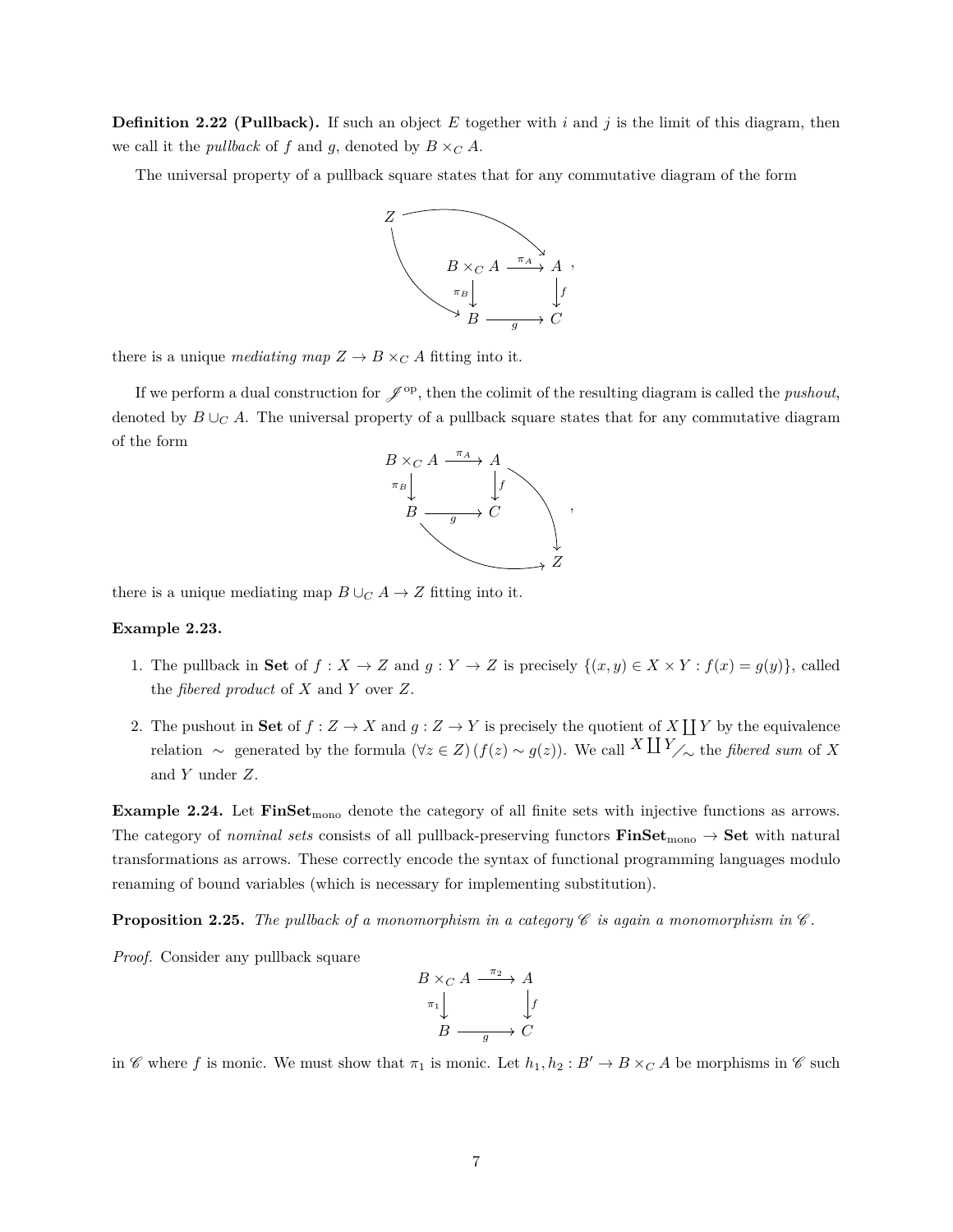that

$$
\pi_1 \circ h_1 = \pi_1 \circ h_2
$$
  

$$
\Downarrow
$$
  

$$
f \circ \pi_2 \circ h_1 = g \circ \pi_1 \circ h_1 = g \circ \pi_1 \circ h_2 = f \circ \pi_2 \circ h_2.
$$

Since f is monic by assumption, it follows that  $\pi_2 \circ h_1 = \pi_2 \circ h_2$ . As a result, the universal property of  $\Box$ pullbacks implies that  $h_1 = h_2$ , as required.

Our next two results are quite useful and follow directly from the universal property of pullback (dually, pushout) squares.

**Proposition 2.26.** *Let*  $f : X \to Y$  *be a morphism in a category*  $\mathscr{C}$ *.* 

*1. The commutative square*

$$
X \longrightarrow X
$$
  

$$
\parallel \qquad \qquad \downarrow f
$$
  

$$
X \longrightarrow Y
$$

*is a pullback if and only if f is a monomorphism.*

*2. The commutative square*

$$
\begin{array}{ccc}\nX & \xrightarrow{f} & Y \\
\downarrow & & \parallel \\
Y & \xrightarrow{y} & Y\n\end{array}
$$

*is a pushout if and only if f is an epimorphism.*

**Proposition 2.27 (Pasting law).** *Consider a commutative diagram of the form*

$$
\begin{array}{ccc}\nX & \longrightarrow & Y & \longrightarrow & Z \\
\downarrow & & \downarrow & & \downarrow \\
X' & \longrightarrow & Y' & \longrightarrow & Z'\n\end{array}
$$

*in a category*  $\mathscr C$ *.* 

- *1. Suppose that the righthand square is a pullback. Then the total rectangle is a pullback if and only if the lefthand square is one.*
- *2. Suppose that the lefthand square is a pushout. Then the total rectangle is a pushout if and only if the righthand square is one.*

**Corollary 2.28.** *The operations of forming pullbacks and forming pushouts are associative up to isomorphism.*

All coequalizers  $A \stackrel{f}{\rightrightarrows}$  $\frac{f}{g}$  *B*  $\frac{h}{g}$  *C* can be obtained from taking binary coproducts and pushouts as follows.

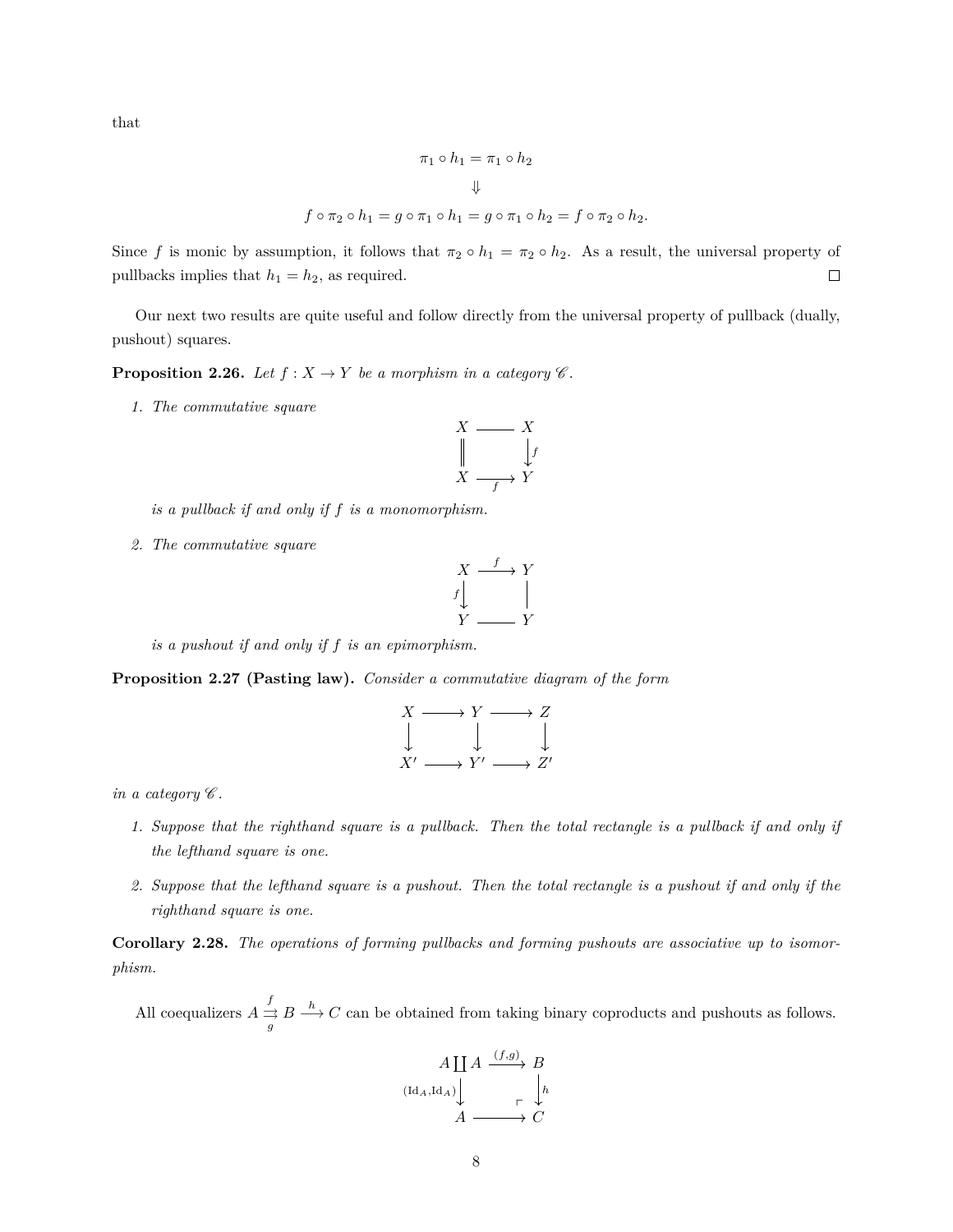Therefore, any category with binary coproducts and pushouts has coequalizers.

Moreover, any colimit of a sequence of the form

$$
X_0 \xrightarrow{f_0} X_1 \xrightarrow{f_1} X_2 \xrightarrow{f_2} \cdots
$$
 (\*)

is precisely the coequalizer of

<span id="page-8-0"></span>
$$
\coprod_n X_n \xrightarrow{\text{Id}} \coprod_{(u_{n+1} \circ f_n)_n} \coprod_n X_n.
$$

Therefore, any category with coequalizers and small coproducts has colimits of diagrams like ([∗](#page-8-0)). This fact can be generalized as follows.

### <span id="page-8-1"></span>**Theorem 2.29 (Freyd).**

- *(i) If* C *has equalizers and small (resp. finite) products, then it has small (resp. finite) limits.*
- *(ii)* If  $\mathscr C$  has pullbacks and a terminal object, then it has finite limits.

### *Proof sketch.*

1. Let  $F: \mathscr{J} \to \mathscr{C}$  be any diagram with  $\mathscr{J}$  small. Consider the following two morphisms in  $\mathscr{C}$ :

$$
f, g: \prod_{j \in \text{ob } \mathscr{J}} F_j \to \prod_{\alpha:i \to j} F_j
$$

$$
\pi_{\alpha:i \to j} \circ f \equiv \pi_j
$$

$$
\pi_{\alpha:i \to j} \circ g \equiv F(\alpha) \circ \pi_i.
$$

Then  $\lim_{\mathscr{I}} F$  is precisely the equalizer of *f* and *g*.

2. Thanks to part (i), it suffices to show that  $\mathscr C$  has equalizers and finite products. By assumption, there is some terminal object 1. Then any product  $A_1 \times A_2$  can be realized as the pullback of  $A_1 \rightarrow 1 \leftarrow A_2$ . By induction, it follows that  $\mathscr C$  has finite products. Moreover, for any morphisms  $f, g : A \to B$ , note that any cone over the diagram

$$
A \xrightarrow{(\mathrm{Id}_A,g)} A \times B \xleftarrow{(\mathrm{Id}_A,f)} A
$$

yields morphisms  $h : A \to C$  and  $k : C \to A$  such that  $h = k$  and  $fk = gh$ . As a result, the pullback for this cospan is an equalizer of *f* and *g*, and thus our proof is complete.

 $\Box$ 

We may view Example [2.19\(](#page-4-0)1) as an instance of Theorem [2.29.](#page-8-1)

Next, let us show that adjoints interact nicely with (co)limits under mild conditions.

**Proposition 2.30 (Left adjoints preserve colimits).** Let  $F: \mathscr{C} \to \mathscr{D}$  and  $G: \mathscr{D} \to \mathscr{C}$  be functors such *that*  $(F, G)$  *is an adjoint pair. Let*  $\mathcal{E}$  *be small category. If*  $X : \mathcal{E} \to \mathcal{C}$  *is a functor whose colimit exists, then* 

$$
\underset{\mathscr{E}}{\text{colim}}(F \circ X) \cong F\left(\underset{\mathscr{E}}{\text{colim}} X\right).
$$

*Dually, if*  $Y : \mathscr{E} \to \mathscr{D}$  *is a functor whose limit exists, then* 

$$
\lim_{\mathscr{E}} (G \circ Y) \cong G \left( \lim_{\mathscr{E}} Y \right).
$$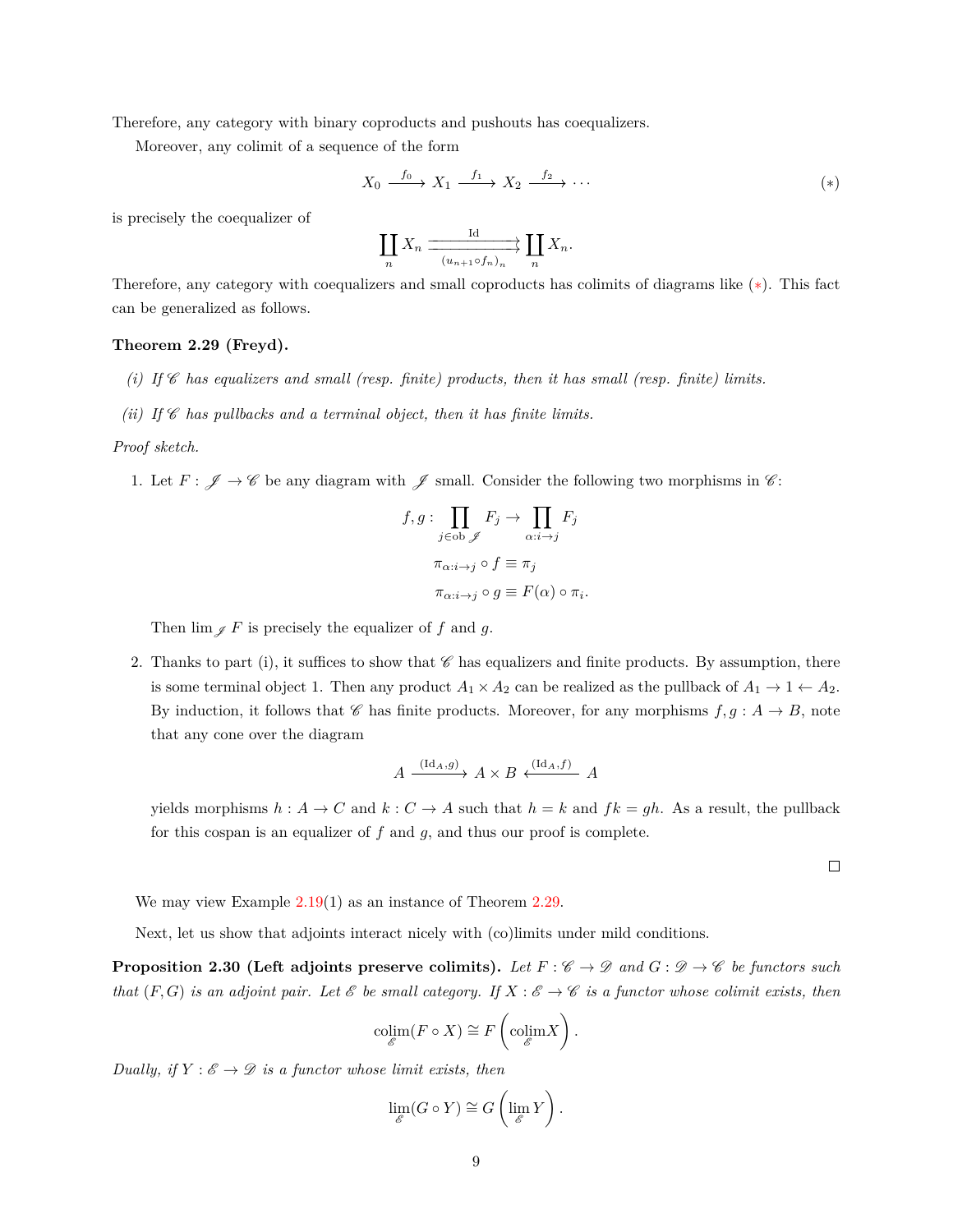*Proof.* We have the following chain of natural bijections in  $Y \in ob \mathscr{D}$ :

$$
\mathscr{D}\left(F\left(\text{colim}\,X\right),Y\right) \cong \mathscr{C}\left(\text{colim}\,X,G(Y)\right)
$$

$$
\cong \lim_{\substack{\mathscr{E}\\ \mathscr{E}}}\mathscr{C}(X(-),G(Y))
$$

$$
\cong \lim_{\substack{\mathscr{E}\\ \mathscr{E}}}\mathscr{D}(F(X(-)),Y)
$$

$$
\cong \text{Fun}(\mathscr{E},\mathscr{D})(F \circ X,\Delta Y).
$$

The second bijection exists because both sets can be identified with the components of all natural transformations  $X \Rightarrow \Delta G(Y)$ .  $\Box$ 

## **3 Fibers and Fibrations**

**Definition 3.1.** Suppose C has a terminal object 1. Let  $f : X \to Y$  be a morphism in C.

- 1. For any global element  $p: 1 \to Y$  of *Y*, the *fiber*  $f^{-1}(p)$  of *f* at *p* is the pullback of the cospan  $1 \rightarrow Y \leftarrow X$ .
- 2. The *cofiber*  $Y/X$  *of*  $f$  is the pushout of the span  $1 \leftarrow X \rightarrow Y$ .

For any functor  $F: \mathscr{C} \to \mathscr{D}$ , the *fiber category*  $F^{-1}(Y)$  is the full subcategory of  $\mathscr{C}$  generated by those objects *X* such that  $F(X) = Y$ .

For each  $Y \in ob \mathscr{D}$ , there is a full and faithful functor  $F^{-1}(Y) \to F/Y$  given by  $X \mapsto (X, \mathrm{Id}_Y)$ . We say that  $\mathscr C$  is a *precofibered category* over  $\mathscr D$  if  $F$  has a left adjoint given by

$$
(Z, g: F(Z) \to Y) \mapsto g_*(Z).
$$

Further, there is a full and faithful functor  $F^{-1}(Y) \to Y/F$ . We say that *C* is a *prefibered category* over  $\mathscr{D}$  if this functor has a right adjoint given by  $(Z, g: Y \to F(Z)) \mapsto g_*(Z)$ .

**Definition 3.2.** Let  $F : \mathscr{C} \to \mathscr{D}$  be a functor.

1. Let  $f: c' \to c$  be a morphism in  $\mathscr{C}$ . We say  $f$  is *cartesian* if for any morphism  $f': c'' \to c$  in  $\mathscr{C}$  and any morphism  $g: F(c'') \to F(c')$  in  $\mathscr D$  such that  $Ff \circ g = Ff'$ , there exists a unique morphism  $\phi: c'' \to c$ such that  $f' = f \circ \phi$  and  $F\phi = g$ .

In pictures,



2. We say that *F* is a *fibration* if for any  $c \in ob \mathscr{C}$  and morphism  $f : d \to Fc$  in  $\mathscr{D}$ , there is a cartesian morphism  $\phi_f : c' \to c$  such that  $F \phi_f = f$ . Such a  $\phi_f$  is called a *cartesian lifting* of f to c.

In this case, assuming the axiom of choice, we obtain a mapping  $f \mapsto \phi_f$ , known as a *cleavage* of *F*. If this respects the identity map and composition, then we call *F* a *normal* and *split* fibration, respectively.